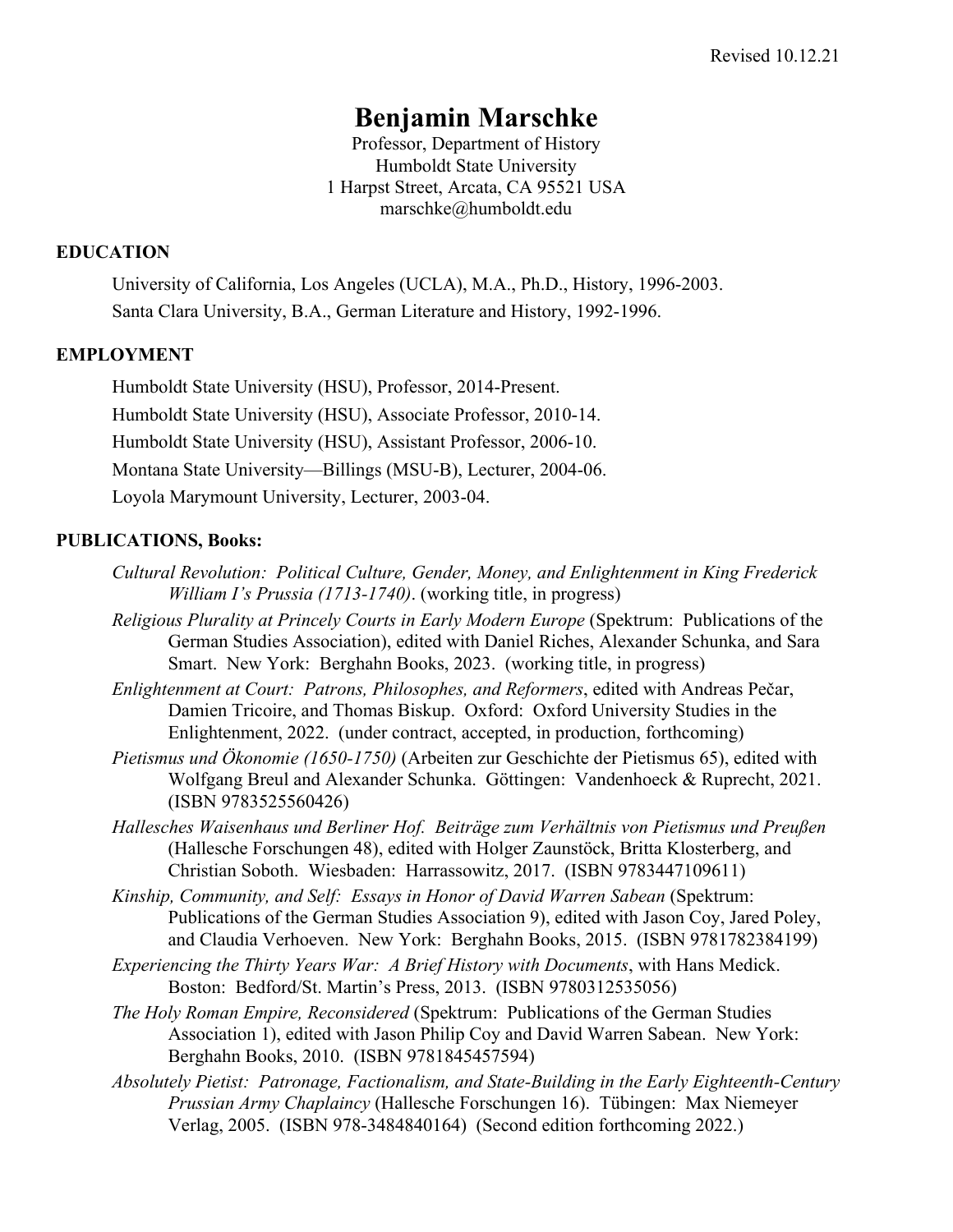# **PUBLICATIONS, Articles, Chapters in Books, Essays:**

- "Prussian History and Pietism Studies between Nazism and Stalinism: The Career and Work of Carl Hinrichs (1900-1962) in Four Systems." (working title, in progress)
- "Confessional Identity, International Protestantism, and Desacralization: Cross-Confessional Marriage Projects in the House of Hohenzollern in the Eighteenth Century." In Benjamin Marschke, Daniel Riches, Alexander Schunka, and Sara Smart, eds., *Religious Plurality at Princely Courts in Early Modern Europe* (Spektrum: Publications of the German Studies Association). New York: Berghahn Books, 2023. (submitted, in review)
- "Religion and Enlightenment at Court: Halle Pietism and Early Enlightenment at the Court of King Frederick William I of Prussia, c. 1713-1740." In Daniel Fulda, Laura M. Stevens, and Sabine Volk-Birke, eds., *The Place of Religion in the Enlightenment.* Oxford: Oxford Studies in the Enlightenment. (invited, submitted, in review)
- "Writing About the 'Other' in One's Life: Life Writing and Egodocuments of King Frederick William I of Prussia (1713-40)." In James Farr and Guido Ruggiero, eds., *Historicizing Life-Writing and Egodocuments in Early Modern Europe*. London: Palgrave, 2022. (forthcoming)
- "From the Reason of Limits to the Limits of Reason: On Dorinda Outram's *Four Fools in the Age of Reason*." *German Studies Review* 44:2 (May 2021), 383-386.
- "Obrigkeit und Politik," with Wolfgang Breul. In Wolfgang Breul, ed., *Pietismus Handbuch*, 541-550. Tübingen: Mohr-Siebeck, 2021.
- "Brandenburg-Preußen." In Wolfgang Breul, ed., *Pietismus Handbuch*, 245-259. Tübingen: Mohr-Siebeck, 2021.
- "Waste of Time: Courtly Entertainments, Adiaphora, and Economy of Time in Halle Pietism and in King Frederick William I's Prussia." In Wolfgang Breul, Benjamin Marschke, and Alexander Schunka, eds., *Pietismus und Ökonomie (ca. 1650-1750)* (Arbeiten zur Geschichte der Pietismus 65), 435-454. Göttingen: Vandenhoeck & Ruprecht, 2021.
- "Die russische Partei, ein Pietist auf dem Thron, und ein Hof-Komödiant: Wandel und Wendepunkte am Hof Friedrich Wilhelm Is." In Frank Göse and Jürgen Kloosterhuis, eds., *Mehr als nur 'Soldatenkönig'. Neue Schlaglichter auf Lebenswelt und Regierungswerk Friedrich Wilhelms I*., 73-86. Berlin: Duncker & Humblot, 2020.
- "Militärseelsorge in Preußen: Sozialdisziplinierung durch Pietisten." In Angelika Dörfler-Dierken, ed., *Reformation und Militär. Wege und Irrwege in fünf Jahrhunderten*, 141- 152. Göttingen: Vandenhoeck & Rupprecht, 2019.
- "A Conspicuous Lack of Consumption: Money, Luxury, and Political Culture in King Frederick William I's Prussia (c. 1713-1740)." In Mary Lindemann and Jared Poley, eds., *Money in the German-Speaking Lands* (Spektrum: Publications of the German Studies Association, Volume 17), 96-120. New York: Berghahn Books, 2017.
- "Pietism and Politics in Prussia and Beyond." In Douglas H. Shantz, ed., *A Companion to German Pietism (1600-1800)*, 472-526*.* Leiden: Brill, 2015.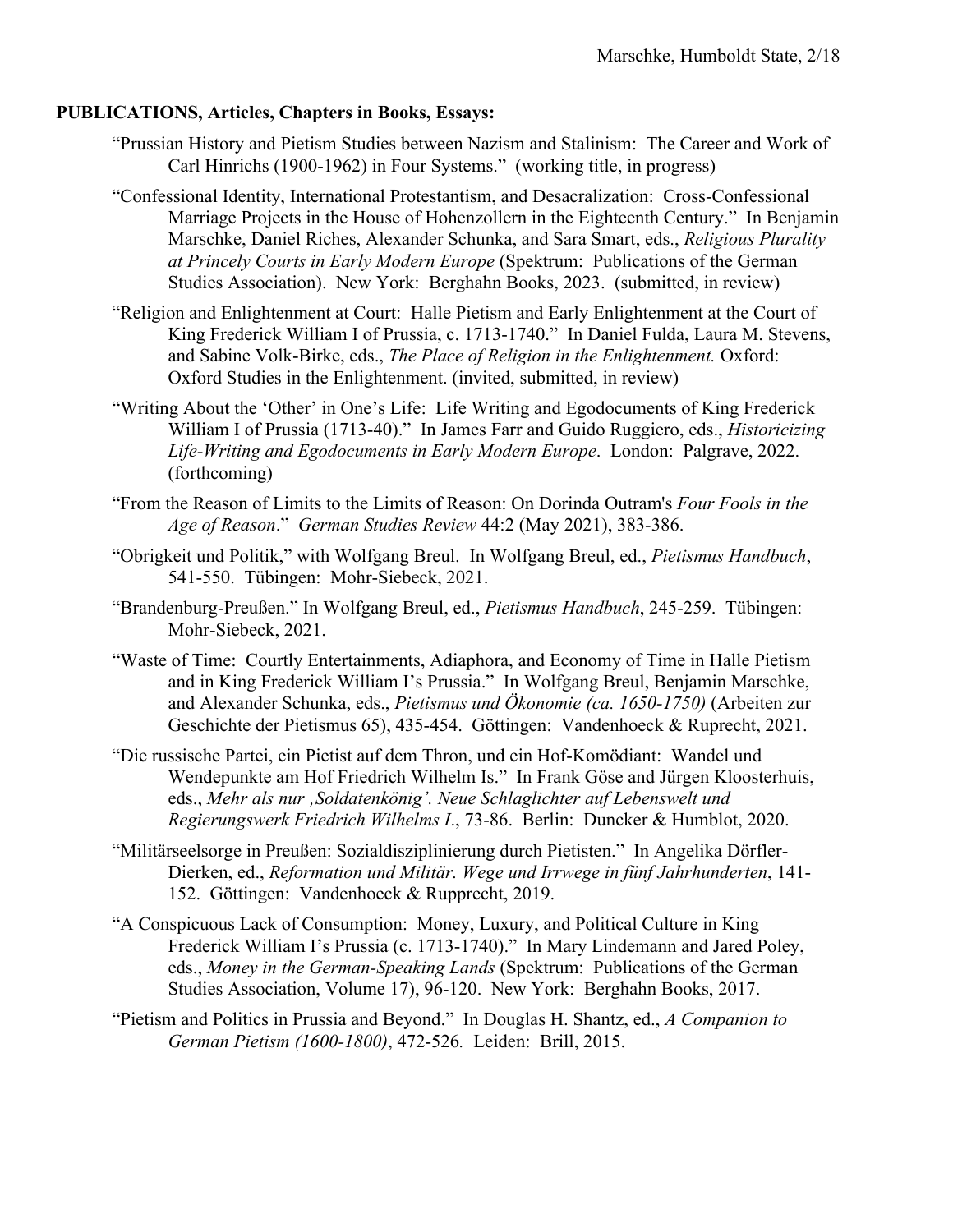#### **PUBLICATIONS, Articles, Chapters in Books, Essays, continued:**

- "From Heretics to Hypocrites. Anti-Pietist Rhetoric in the Eighteenth Century." In Jason P. Coy, Benjamin Marschke, Jared Poley, and Claudia Verhoeven, eds., *Kinship, Community, and Self: Essays in Honor of David Warren Sabean* (Spektrum: Publications of the German Studies Association, Volume 9), 122-131. New York: Berghahn Books, 2015.
- "Competing Post-Baroque Masculinities: Pietist Masculinity and Prussian Masculinity in the Early Eighteenth Century." In Pia Schmidt, ed., *Gender im Pietismus: Netzwerke und Geschlechter-Konstruktionen*, 197-210. Halle: Verlag der Franckeschen Stiftungen, 2015.
- "Experiencing King Frederick William I. Pietist Experiences, Understandings, and Explanations of the Prussian Court, 1713-1740." In Udo Sträter and Christian Soboth, eds., *"Aus Gottes Wort und eigener Erfahrung gezeiget." Erfahrung - Glauben, Erkennen und Gestalten im Pietismus. Beiträge zum III. Internationalen Kongress für Pietismusforschung 2009*, 2 vols. (Hallesche Forschungen 33), 2:679-699. Halle: Verlag der Franckeschen Stiftungen, 2012.
- "Vater und Sohn: Die Gefahr vom Kronprinzen." In Michael Kaiser, ed., *Friedrich 300 Colloquien*, *Friedrich der Große und die Dynastie der Hohenzollern*. Perspectivia (www.perspectivia.net), 2012.
- "Mish-Mash with the Enemy: Identity, Politics, Power, and the Threat of Forced Conversion in Frederick William I's Prussia." In David M. Luebke, Jared Poley, Dan C. Ryan, and David Warren Sabean, eds., *Conversion and the Politics of Religion in Early Modern Germany* (Spektrum: Publications of the German Studies Association, Volume 3), 119- 134. New York: Berghahn Books, 2012.
- "The Crown Prince's Brothers and Sisters: Succession and Inheritance Problems and Solutions among the Hohenzollerns, From the Great Elector to Frederick the Great." In Christopher H. Johnson and David Warren Sabean, eds., *Sibling Relations and the Transformations of European Kinship, 1300-1900*, 111-144. New York: Berghahn Books, 2011.
- "'Wir Halenser': The Understanding of Insiders and Outsiders among Halle Pietists in Prussia under King Frederick William I (1713-1740)." In Jonathan Strom, ed., *Pietism and Community in Europe and North America: 1650-1850*, 81-93. Leiden: Brill Publishers, 2010.
- "New Perspectives in Eighteenth-Century Prussian History" (Introductory Essay), in Mary Lindemann, ed., "New Perspectives in Eighteenth-Century History" (Forum). H-German (http://www.h-net.org/~german/), 2010.
- "Princes' Power, Aristocratic Norms, and Personal Eccentricities: *Le Caractère Bizarre* of Frederick William I of Prussia (1713–1740)." In Jason P. Coy, Benjamin Marschke, and David W. Sabean, eds., *The Holy Roman Empire, Reconsidered* (Spektrum: Publications of the German Studies Association 1), 49-70. New York: Berghahn Books, 2010.
- "Halle Pietism and the Prussian State: Infiltration, Dissent, and Subversion." In Jonathan Strom, Hartmut Lehmann, and James Van Horn Melton, eds., *Pietism in Germany and North America, 1680-1820*, 217-228. Aldershot: Ashgate Publishing, 2009.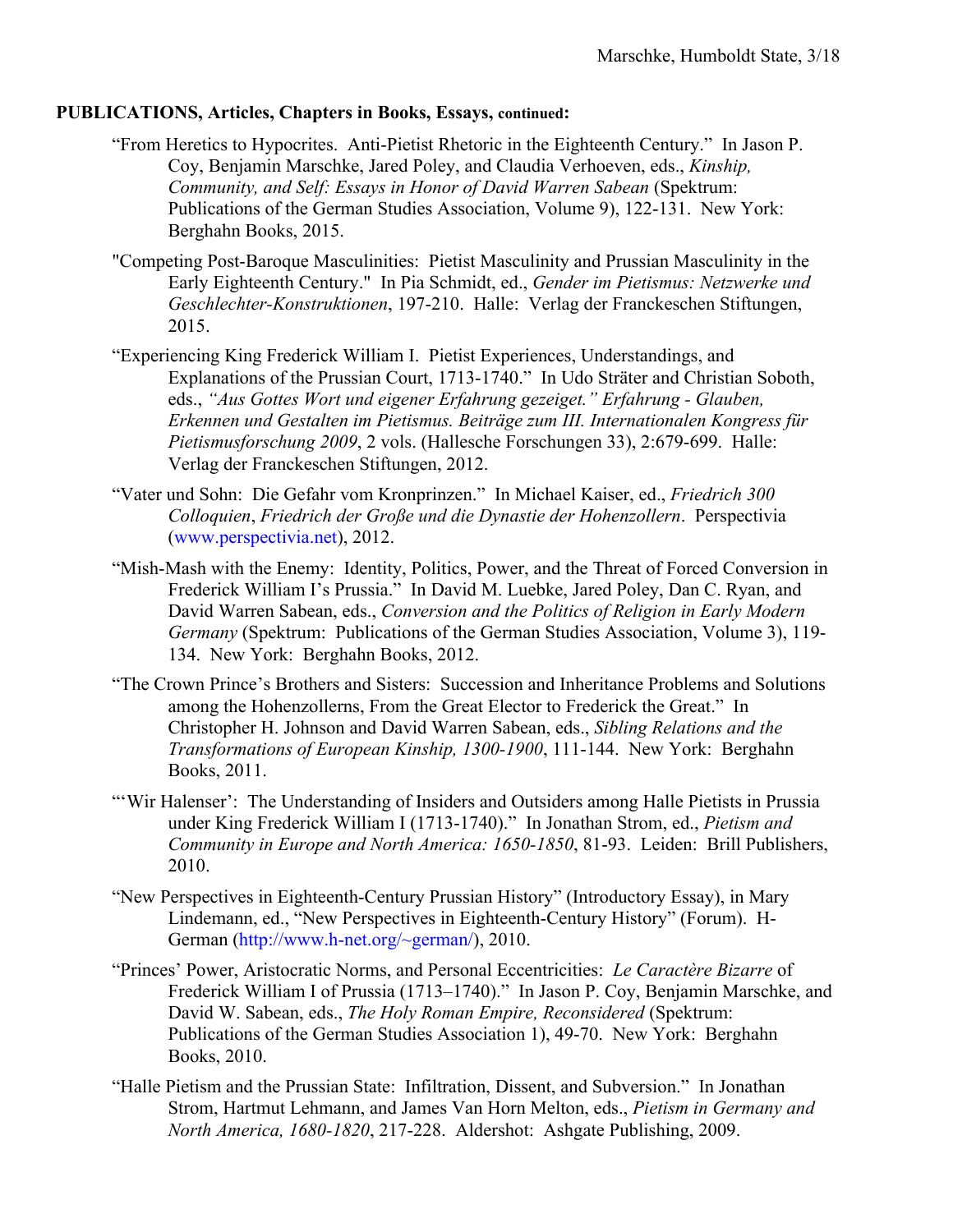#### **PUBLICATIONS, Articles, Chapters in Books, Essays, continued:**

- "'Von dem am Königl. Preußischen Hofe abgeschafften *Ceremoniel'*: Monarchical Representation and Court Ceremony in Frederick William I's Prussia." In Randolph C. Head and Daniel Christensen, eds., *Orthodoxies and Heterodoxies in Early Modern German Culture: Order and Creativity, 1550-1750* (Studies in Central European Histories 42), 227-252. Boston: Brill Publishers, 2007.
- "'Lutheran Jesuits': Halle Pietist Communication Networks at the Court of Friedrich Wilhelm I of Prussia." *The Covenant Quarterly* 65:4 (November 2006), 19-38.
- "Die Sozial- und Alltagsgeschichte der preußischen Feldprediger im frühen 18. Jahrhundert." In Manfred Jakubowski-Tiessen, ed., *Geistliche Lebenswelten: Zur Sozial- und Mentalitätengeschichte der Geistlichen in Spätmittelalter und Früher Neuzeit*, 225-252. Neumünster: Wachholtz Verlag, 2005.
- "Vom Feldpredigerwesen zum Militärkirchenwesen: Die Erweiterung und Institutionalisierung der Militärseelsorge Preußens im frühen 18. Jahrhundert." In Michael Kaiser and Stefan Kroll, eds., *Militär und Religiosität in der Frühen Neuzeit*, 249-275. Münster: LIT Verlag, 2004.
- "The Collaboration of Halle Pietism and the Military State: The Development of the Chaplaincy in Prussia through the Middle of the Eighteenth Century." In Thomas Müller-Bahlke, ed., *"Gott zur Ehr und zu des Landes Besten." Die Franckeschen Stiftungen und Preußen: Aspekte einer alten Allianz*, 337-347. Halle/Saale: Verlag der Franckeschen Stiftungen, 2001.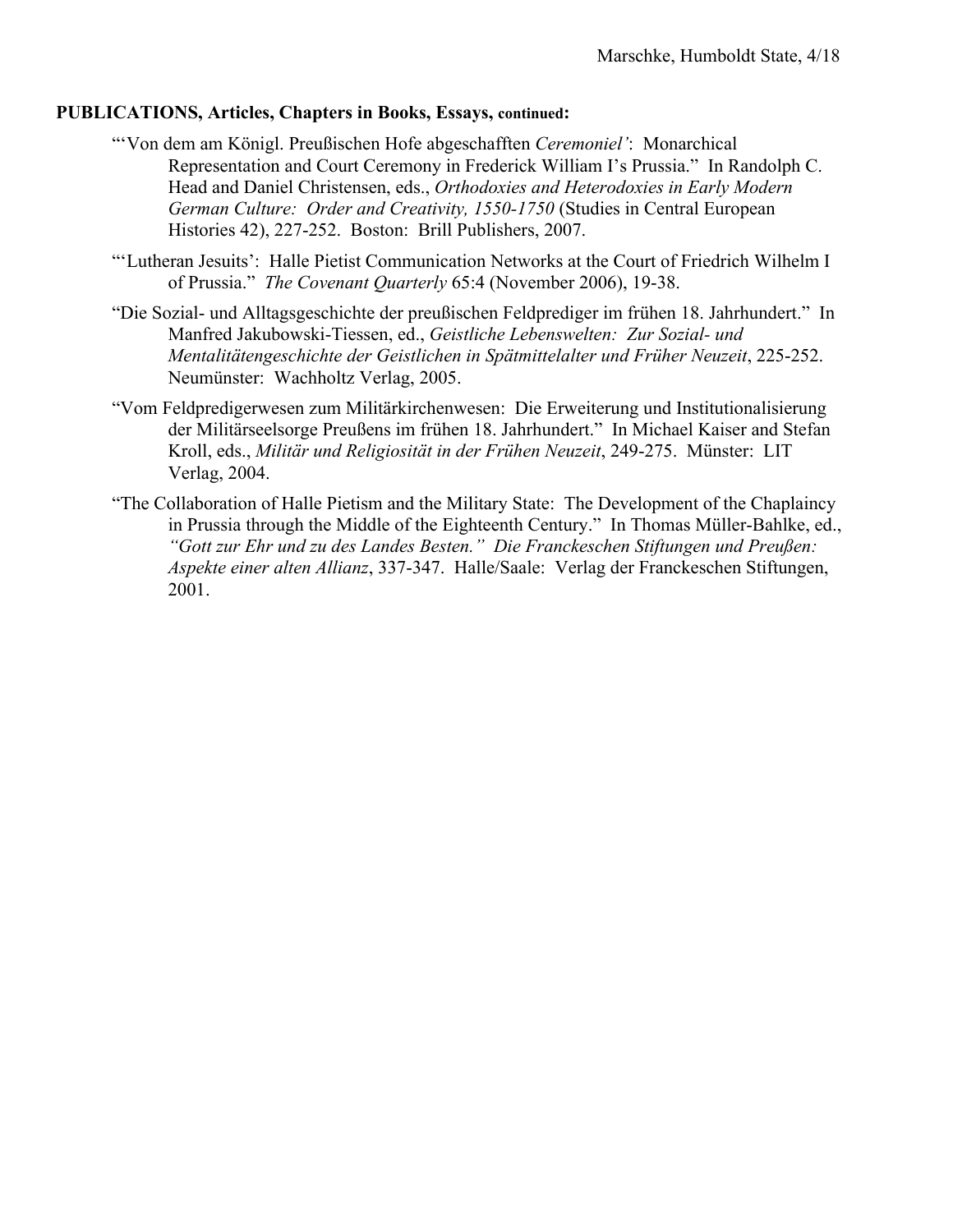#### **PUBLICATIONS, Book Reviews:**

- Review of *Subjektivierungen und Kriminalitätsdiskurse im 18. Jahrhundert. Preussische Soldaten zwischen Norm und Praxis*, by Janine Rischke-Ness. *Central European History* (2022). (commissioned)
- Review of *Protestantischer König im Heiligen Reich. Brandenburg-preußische Reichs- und Konfessionspolitik im frühen 18. Jahrhundert*, by Renate Wieland. *Zeitschrift für Historische Forschung* (2021). (submitted)
- Review of *Wie Pietistisch kann Adel sein? Hallescher Pietismus und Reichsadel im 18. Jahrhundert*, edited by Andreas Pečar, Holger Zaunstöck, and Thomas Müller-Bahlke. *Jahrbuch für Regionalgeschichte* 38 (2020), 210-212.
- Review of *German Pietism and the Problem of Conversion*, by Jonathan Strom. *German Studies Review* 42:3 (2019), 588-591.
- Review of *Wiener Bier-Geschichte*, by Christian M. Springer, Alfred Paleczny, and Wolfgang Ladenbauer. *Austrian History Yearbook* 50 (2019), 197-199.
- Review of *Migration and Religion: Christian Transatlantic Missions, Islamic Migration to Germany* (Chloe, Beihefte zum Daphnis 46), edited by Barbara Becker-Cantarino. *H-Soz-Kult* (http://www.hsozkult.de) (2016).
- Review of *Im Netz des Königs. Netzwerke und Patronage in der preußischen Armee 1713-1786*, by Carmen Winkel. *Pietismus und Neuzeit* 41 (2015), 260-264.
- Review of *Die Heiraten der Hohenzollern, Verwandschaft, Politik und Ritual in Europa 1640- 1918*, by Daniel Schönpflug. *German History* 33:2 (2015), 289-291.
- Review of *The Defortification of the German City, 1689-1866*, by Yair Mintzker. *German Studies Review* 37:3 (2014), 647-649.
- Review of *Wissen, Arbeit, und Freundschaft. Ökonomien und soziale Beziehungen an den Akademien in London, Paris und Berlin um 1700*, by Sebastian Kühn. *Central European History* 47:1 (2014), 181-183.
- Review of *Der Wiener Hof im Spiegel der Zeremonial-Protokolle (1652-1800): Eine Annäherung*, edited by Irmgard Pangerl, Martin Scheutz, and Thomas Winkelbauer. H-German (http://www.h-net.org/~german/), 2012.
- Review of *Faszinierende Frühneuzeit, Reich, Frieden, Kultur und Kommunikation, 1500-1800*, edited by Wolfgang E.J. Weber and Regina Dauser. *German History* 30:1 (2012), 133-134.
- Review of *Soldatenfrauen in Preußen. Eine Strukturanalyse der Garnisonsgesellschaft im späten 17. und im 18. Jahrhundert*, by Beate Engelen. *Francia-Recensio* 2011-1 (2011). (http://www.perspectivia.net)
- Review of *Exorcism and Enlightenment: Johann Joseph Gassner and the Demons of Eighteenth-Century Germany*, by H.C. Erik Midelfort. *Central European History* 42:1 (March 2009), 145-147.
- Review of *Waisenhäuser in der Frühen Neuzeit*, edited by J. Neumann and U. Sträter. *Pietismus und Neuzeit* 31 (2005), 231-233.
- Review of *Ordinary Prussians: Brandenburg Junkers and Villagers, 1500-1840*, by William W. Hagen. *Comitatus* 35 (2004), 224-226.
- Review of *Vienna and Versailles: The Courts of Europe's Dynastic Rivals, 1550-1780*, by Jeroen Duindam. *Comitatus* 35 (2004), 211-213.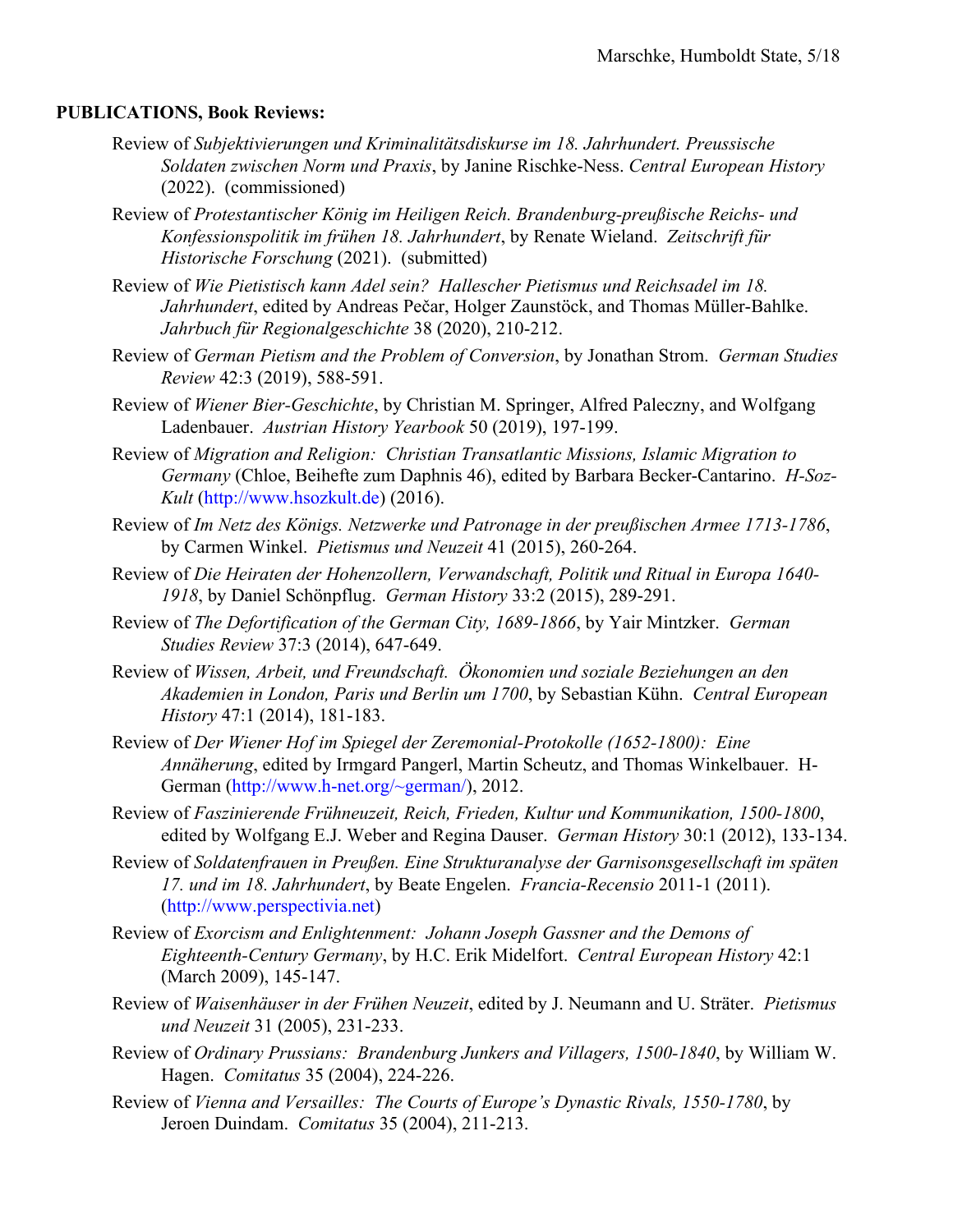## **ACADEMIC AWARDS, RESEARCH/WRITING FELLOWSHIPS, GUEST APPOINTMENTS**

HSU, Outstanding Scholar, 2021-2022.

German Academic Exchange Service (DAAD), Re-Invitation Fellowship, Summer 2021. German Academic Exchange Service (DAAD), Re-Invitation Fellowship, Summer 2020. (canceled) Forschungszentrum Gotha der Universität Erfurt, Hiob-Ludolf-Fellowship, Summer/Fall 2019. HSU, Difference-in-Pay (DIP) Leave, Fall 2019. Herzog August Bibliothek, Wolfenbüttel, Research Fellow, Summer 2018. Interdisciplinary Centre for European Enlightenment Studies, Halle, Fellow, Summer 2017. Universität Oldenburg, Institut für Geschichte, Visiting Professor, Summer Semester 2016. HSU, Difference-in-Pay (DIP) Leave, 2015-2016. Universität Halle, Institut für Geschichte, Guest Professor, December 2015. HSU College of Arts, Humanities, and Social Sciences, Faculty Research Award, 2015. Universität Oldenburg, Institut für Geschichte, Guest Professor, Summer 2014. German Academic Exchange Service (DAAD), Re-Invitation Fellowship, Summer 2013. HSU, Sponsored Programs Foundation, Faculty Research Incentive Award, Spring 2012. HSU, Sabbatical Leave, January-December 2011. HSU, Research, Scholarship, and Creative Activities (RSCA) Fellowship, Summer 2011. Geheimes Staatsarchiv Preußischer Kulturbesitz, Research Fellowship, Summer 2010. German Academic Exchange Service (DAAD), Re-Invitation Fellowship, Summer 2009. HSU, Research, Scholarship, and Creative Activities (RSCA) Fellowship, Fall 2008. HSU, Sponsored Programs Foundation, External Funding Initiative, Summer 2008. HSU, McCrone Promising Young Scholar Award, 2008. Herzog August Bibliothek, Wolfenbüttel, Research Fellow, Summer 2007. German Academic Exchange Service (DAAD), Re-Invitation Fellowship, Summer 2006. Forschungsbibliothek Gotha, Herzog Ernst-August Fellowship, Summer 2005. Franckesche Stiftungen zu Halle, Fritz Thyssen Fellowship, Summer 2004. Max-Planck-Institut für Geschichte, Göttingen, Doctoral Fellowship, Summer 2003. Max-Planck-Institut für Geschichte, Göttingen, Doctoral Fellowship, Spring 2002. Universität Erfurt, Carl Schurz Fellowship for Doctoral Studies, Summer 2001. UCLA Graduate Division, Pre-Dissertation Writing Fellowship, 2000-2001. German Academic Exchange Service (DAAD), One-Year Fellowship, 1999-2000. Center for German and European Studies (UCLA), Pre-Dissertation Fellowship, Summer 1998.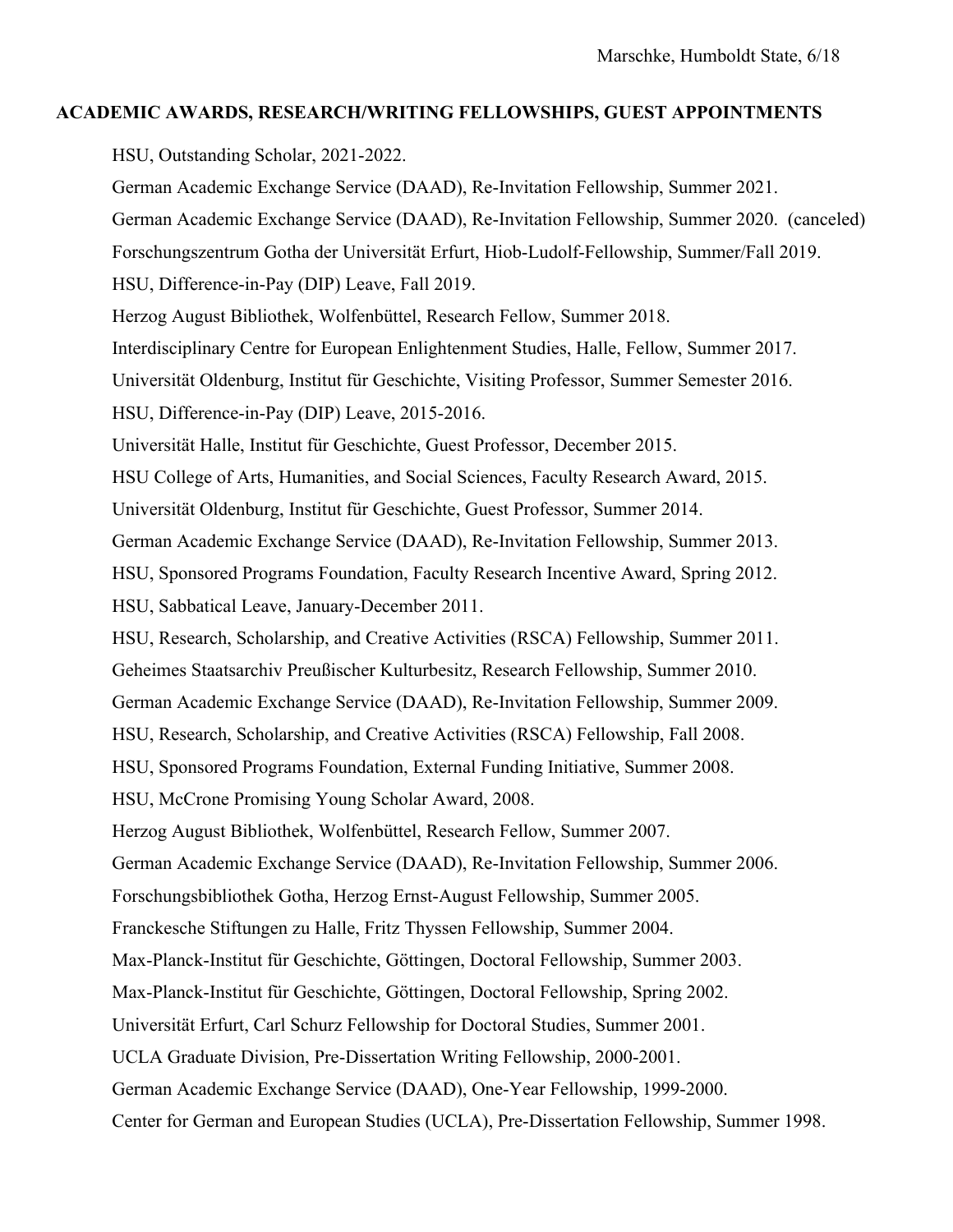# **PAPER PRESENTATIONS/INVITED LECTURES**

- "Confessional Identity, Pan-Protestantism, and Secularization: International and Cross-Confessional Marriage Projects in the House of Hohenzollern in the Eighteenth Century." Central European History Society session at the American Historical Association Annual Meeting, New Orleans, 6-9 January 2022. (accepted, deferred from 2021)
- "Religion and Enlightenment at Court: Halle Pietism and Early Enlightenment at the Court of King Frederick William I of Prussia, c. 1713-1740." German Studies Association Annual Conference, Indianapolis, 30 September-3 October 2021. (accepted, deferred from 2020, panel canceled due to travel ban)
- "The World, as Seen from Hermersdorf: The Reading, Reception, and Retelling of Exotic News in Eighteenth-Century Villages." **Keynote address**. Annual Conference of the German Society for Eighteenth-Century Studies (DGEJ): Die Welt im Dorf: Begegnungen mit dem Fremden und Exotischen im 18. Jahrhundert jenseits der grossen Globalisierungszentren/The World in the Village: Eighteenth-Century Encounters with the "Strange," "Foreign," and "Exotic" Beyond the Centres of Globalization. Wolfenbüttel, 9-10 September 2021.
- "Religion and Enlightenment at Court: Halle Pietism and Early Enlightenment at the Court of King Frederick William I of Prussia, c. 1713-1740." German Studies Association Annual Conference, Washington, D.C., 1-4 October 2020. (accepted, deferred due to COVID)
- "Early Enlightenment Disinformation: Fake News, Libel, and Cover-Ups in Eighteenth-Century Germany." Third Annual West Coast Germanists' Workshop: Facts, Fakes and Representations. Pacific Regional Office of the German Historical Institute — Washington D.C., Berkeley, 24-25 April 2020. (accepted, postponed indefinitely)
- "A Dark Age? Early Enlightenment Anti-Intellectualism in King Frederick William I's Prussia (1713-1740)." Kolloquium des Herzog-Ernst-Stipendiatprogramms im Rahmen des Seminars "Intellectual History," Forschungszentrum Gotha der Universität Erfurt, 21 November 2019.
- "Religion and Enlightenment at Court: Halle Pietism and Early Enlightenment at the Court of King Frederick William I of Prussia, c. 1713-1740." The Place of Religion in the Enlightenment/Ort und Orte der Religion in der Aufklärung. Interdisciplinary Centre for European Enlightenment Studies, Halle, 5-7 June 2019.
- "The Life of the King as Foil: Writing the Biography of Frederick William I of Prussia (1713- 1740) as Historical Problem." Life-Writing Historicized: The Individual in Social and Cultural Context in Europe, 1300-1800. Center for the Humanities, University of Miami, 22-23 February 2019.
- "'Alle Gelehrte sind Schwarz-Scheißer und Narren.' Early Enlightenment Anti-Intellectualism in King Frederick William I's Prussia (1713-1740)." Forschungscolloquium zur Geschichte der Frühen Neuzeit. Friedrich-Meineke-Institut, Freie-Universität Berlin, 18 December 2018.
- "'... dem Publico zum Nachricht... ' Appeals to the Public in Diplomatic and Dynastic Crises in the Early Eighteenth Century." German Studies Association Annual Conference. Pittsburgh, 28-30 September 2018. (conference program director)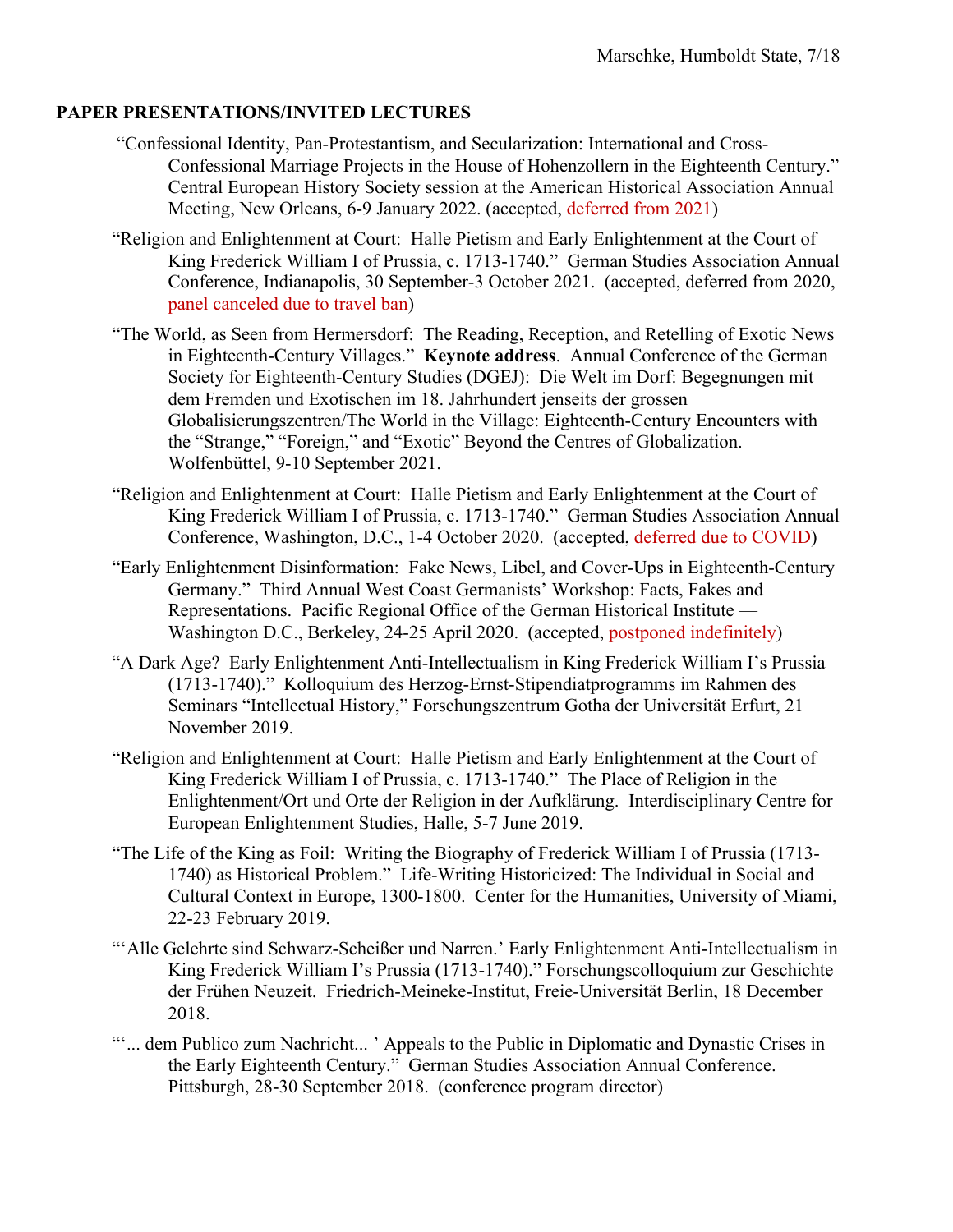- "Archives as 'Epistemic Things.' Early Modern Religious Networks as 'Model Organisms.'" Historical Epistemology Conference. University of California, Los Angeles (UCLA), 17- 19 May 2018. (conference co-organizer)
- "Playing War with the Soldier King. The Early Modern Military as Monarchical Self-Representation." Frühe Neuzeit Interdisziplinär. Rethinking Europe: War and Peace in the Early Modern German Lands. Washington University in St. Louis, 8-10 March 2018.
- "'Alle Gelehrte sind Schwarz-Scheißer und Narren.' Early Enlightenment Anti-Intellectualism in King Frederick William I's Prussia (1713-1740)." Interdisciplinary Centre for European Enlightenment Studies, Halle, 10 October 2017.
- "August Hermann Francke, Radicalism, and Lutheranism." German Studies Association Annual Conference. Atlanta, 5-8 October 2017. (conference program director)
- "Pietist Diaspora. Glaubensmigration und ihr Einfluss auf die noradmerikanische Gesellschaft in der Frühen Neuzeit." Diaspora — Heimat, Fremde, Lebensmodell. Vortragsreihe der Interkulturellen Jüdischen Studien und des Leo Trepp-Lehrhauses. Oldenburg, 15 June 2017.
- "Die russische Partei, ein Pietist auf dem Thron, und ein Hof-Komödiant: Wandel und Wendepunkte am Hof Friedrich Wilhelm Is." Mehr als nur , Soldatenkönig'. Neue Schlaglichter auf Lebenswelt und Regierungswerk Friedrich Wilhelms I. Geheime Staatsarchiv Preußischer Kulturbesitz und die Sektion Preußen der Historischen Kommission zu Berlin, 30 March-1 April, 2017.
- "Militärseelsorge in Preußen: Sozialdisziplinierung durch Pietisten." Die Bedeutung der Reformation—für das Militär. Die Bedeutung des Militärs—für die Reformation. Zentrum für Militärgeschichte und Sozialwissenschaften der Bundeswehr. Potsdam, 21- 23 March 2017.
- "Discipline and Control in Eighteenth-Century Rural Brandenburg. The Chronicle of Johann Christoph Guttknecht, Pastor in Hermersdorff and Wulkow." German Studies Association Annual Conference. San Diego, 29 September-2 October 2016.
- "Cultural Revolution: Politische Kultur, Gender, Luxus und Wissenschaft in Preußen unter Friedrich Wilhelm I. (1713-1740)." Kolloquium Neuere Forschungen zur Kulturgeschichte, Universität des Saarlandes, Saarbrücken, 9 June 2016.
- "Die neue Maskulinität. Gender, Luxus, und Hofgesellschaft in Preussen unter König Friedrich Wilhelm I." Oberseminar, Neuere Forschungen zur Geschlechtergeschichte, Friedrich-Schiller-Universität Jena. Jena, 28 April 2016.
- "Manly Things, Womanly Things: Pietist Masculinity and Noble Fashion in the Context of the 'Great Masculine Renunciation' in the Atlantic World." Gender—Pietism—Adel Conference. Interdisziplinäres Zentrum für Pietismusforschung, Halle, 22-24 October 2015.
- "Many Pietisms: Continuity and Change, Divergence and Convergence in Reform/Revivalist Movements." German Studies Association Annual Conference. Washington, D.C., 1-4 October 2015.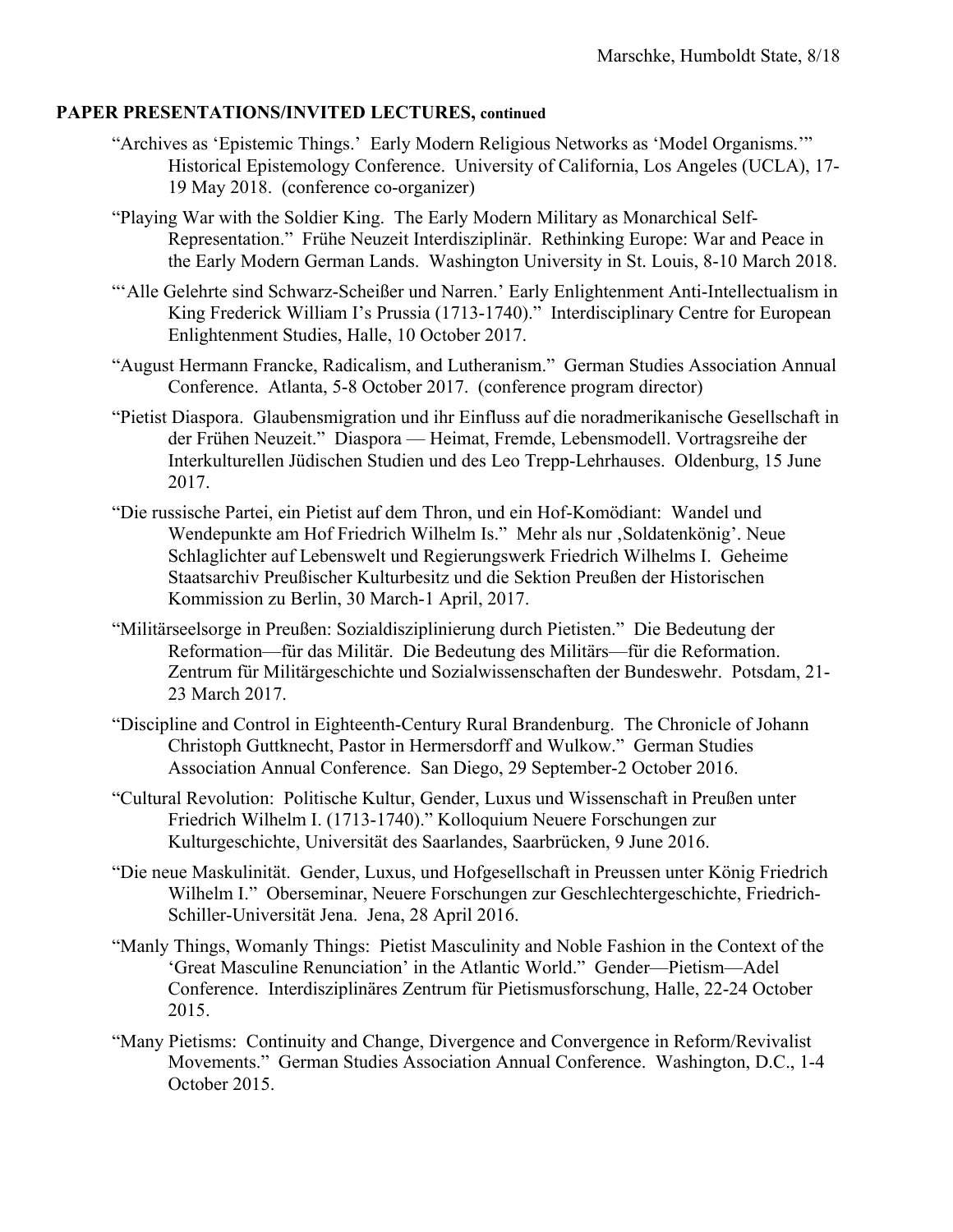- "Preaching for the King. Pietist Sermons and Ecclesiastical-Political Discussions at the Court of Frederick William I of Prussia." American Historical Association/American Society of Church Historians Annual Meeting. New York City, 2-5 January 2015.
- "Gemischte-Ehen, Gemischte-Höfe: konfessionelle Identität, Pan-Protestantismus, und Säkularisierung in den bi-konfessionellen Eheprojekten des Haus Hohenzollern im 18. Jahrhundert." Herrschaftsräume—Verwandtschaftsräume: Unvertraute Sichten auf scheinbar Bekanntes. Politisches in der Frühen Neuzeit und seine verwandtschaftlichen Logiken. Gottfried Wilhelm Leibniz Universität. Hanover, 26-29 November 2014.
- "A Dark Age? Enlightenment Sociability and Discourse at the Court of Frederick William I." German Studies Association Annual Conference. Kansas City, 19-21 September 2014.
- "Cultural Revolution: Politische Kultur, Gender, Luxus und Wissenschaft in Preußen unter Friedrich Wilhelm I. (1713-1740)." Forum Frühe Neuzeit, Leibniz Universität. Hanover, 25 June 2014.
- "Cultural Revolution: Politische Kultur, Gender, Luxus und Wissenschaft in Preußen unter Friedrich Wilhelm I. (1713-1740)." Kolloquium Frühe Neuzeit, Georg-August-Universität. Göttingen, 10 June 2014.
- "Diplomatic Norms and Abnormalities: Prussia and the Eighteenth-Century Diplomatic System." German Studies Association Annual Conference. Denver, 4-6 October 2013.
- "Allein unter Männer? Pietismus und Gender am Hof des preußischen Soldatenkönigs Friedrich Wilhelm I." Studientag, Theologische Fakultät, Johannes Gutenberg-Universität. Mainz, 6 June 2013.
- "Confessional Identity, Pan-Protestantism, and Secularization: Cross-Confessional Marriage Projects in the House of Hohenzollern in the Eighteenth Century." Mixed Courts: Dynasty, Politics, and Religion in the Early Modern World. Forschungszentrum Gotha der Universität Erfurt (FGE). Gotha, 14-16 March 2013. (conference co-organizer)
- "*Preußenhistoriker* and *Pietismusforscher* between Nazism and Stalinism. The Career and Works of Carl Hinrichs (1900-1962) in the Third Reich, the Soviet Zone, and West Germany." August Hermann Francke und seine Könige Tagung. Franckesche Stiftungen. Halle, 16-18 January 2013. (conference co-organizer)
- "What's Wrong with *Divertissements*? Eighteenth-Century Pietist Ascetic and Enlightenment Utilitarian Arguments Against Courtly Entertainments (and Against Each Other)." Pietism and Economy (Pietismus und Ökonomie), 1650-1750. Johannes Gutenberg-Universität. Mainz, 1-3 November 2012. (conference co-organizer)
- "From Heretics to Hypocrites: Anti-Pietist Rhetoric Transitioning from the Establishment to the anti-Establishment." German Studies Association Annual Conference. Milwaukee, 5-7 October 2012.
- "Carl Hinrichs (1900-1962), Preußenhistoriker and Pietismusforscher Eine kritische Würdigung." Forschungskolloquium, Geschichte der Frühen Neuzeit, Friedrich Meineke Institute, Freie Universität. Berlin, 26 June 2012.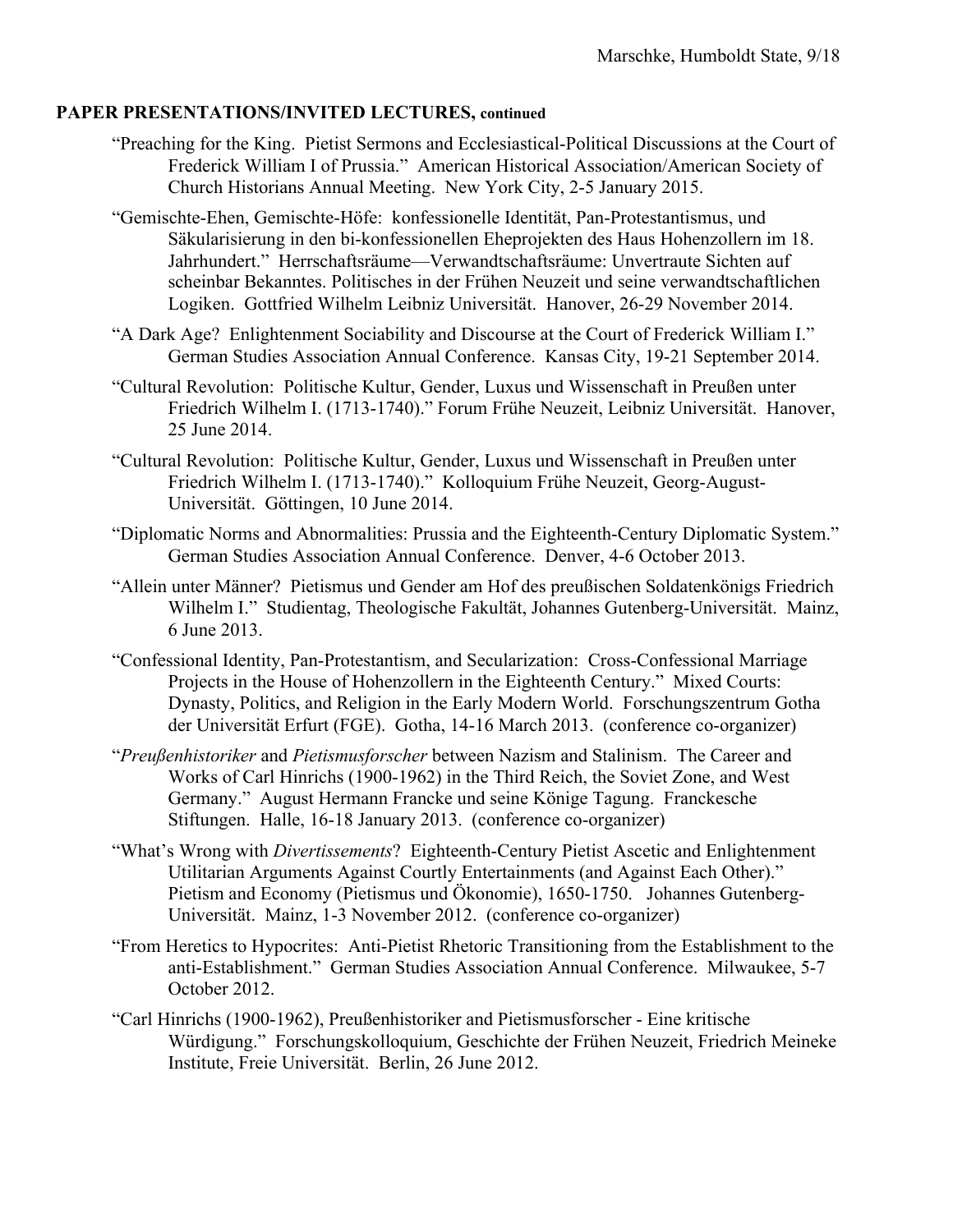- "Visually Re-Representing the Monarchy: Images of Representative People and Places in King Frederick William I's Prussia, c. 1713-1740." Frühe Neuzeit Interdisziplinär International Conference. Duke University. Durham, 29-31 March 2012.
- "A Cultural Revolution in the Early Eighteenth Century? Formalized Informality, Contested Masculinities, and Enlightened Anti-Intellectualism in Frederick William I's Prussia, c. 1713-1740." Kolloquium zur mittelalterlichen und frühneuzeitlichen Geschichte (Andreas Pečar and Holger Zaunstöck). Martin-Luther-Universität. Halle, 12 December 2011.
- "A Conspicuous Lack of Consumption: Money, Luxury, and Political Culture in King Frederick William I's Prussia (c. 1713-1740)." UCLA/Zürich/Tel Aviv Teleconference Colloquium. Zürich, 22 November 2011.
- "Weder männlich noch weiblich: hallesche Pietismus und die neue post-barocke Maskulinität im frühen 18. Jahrhundert." Gender im Pietismus: Netzwerke und Geschlechterkonstruktionen. Interdisziplinäres Zentrum für Pietismusforschung. Halle, 27-29 October 2011.
- "Vater und Sohn: Die Gefahr vom Kronprinzen." Friedrich der Große und die Dynastie der Hohenzollern. Stiftung Preußische Schlösser und Gärten. Potsdam, 29 September-1 October 2011.
- "A Conspicuous Lack of Consumption: Luxury, Fashion, Xenophobia, and Gender in King Frederick William I's Prussia (1713-1740)." German Studies Association Annual Conference. Louisville, 22-25 September 2011.
- "Wissen-schaffen und -abschaffen. Scharlatanerei, anti-intellektuelle Tendenzen, und die Frühaufklärung am preußischen Hof im frühen 18. Jahrhundert." Forschungszentrum Gotha der Universität Erfurt (FGE). Gotha, 8 June 2011.
- "Cross-Confessional Marriages and the Limits of Religious Plurality: Changes in Confessional Identity and Conflict in the House of Hohenzollern in Seventeenth- and Eighteenth-Century Prussia." Mixed Marriages in Europe: The Politics and Practice of Religious Plurality Between the Fourteenth and Nineteenth Centuries. German Historical Institute. Rome, 26-27 May 2011.
- "A Cultural Revolution in Eighteenth-Century Europe: Monarchical Self-Representation and Political Culture in King Frederick William I's Prussia (1713-1740)." Oberseminar des Professor Ronald G. Asch, Freiburg Institut für Advanced Studies, Albert-Ludwigs-Universität. Freiburg, 17 May 2011.
- "Opulence and Asceticism: The Luxury Debates, Cameralism, and Political Culture in Frederick William I's Prussia." German Studies Association Annual Conference. Oakland, 7-10 October 2010.
- "A Court Society without a Court: Power, Communication, and Monarchical Self-Representation in King Frederick William I's Prussia (1713-1740)." Forschungskolloquium, Geschichte der Frühen Neuzeit, Friedrich Meineke Institute, Freie Universität. Berlin, 15 June 2010.
- "Crypto-Pietists: Sympathy, Support, and Silence in the Biographies of Prussian Courtiers, c. 1690-1740." American Society of Church History Session at the American Historical Association Annual Meeting. San Diego, 7-10 January 2010. (in absentia)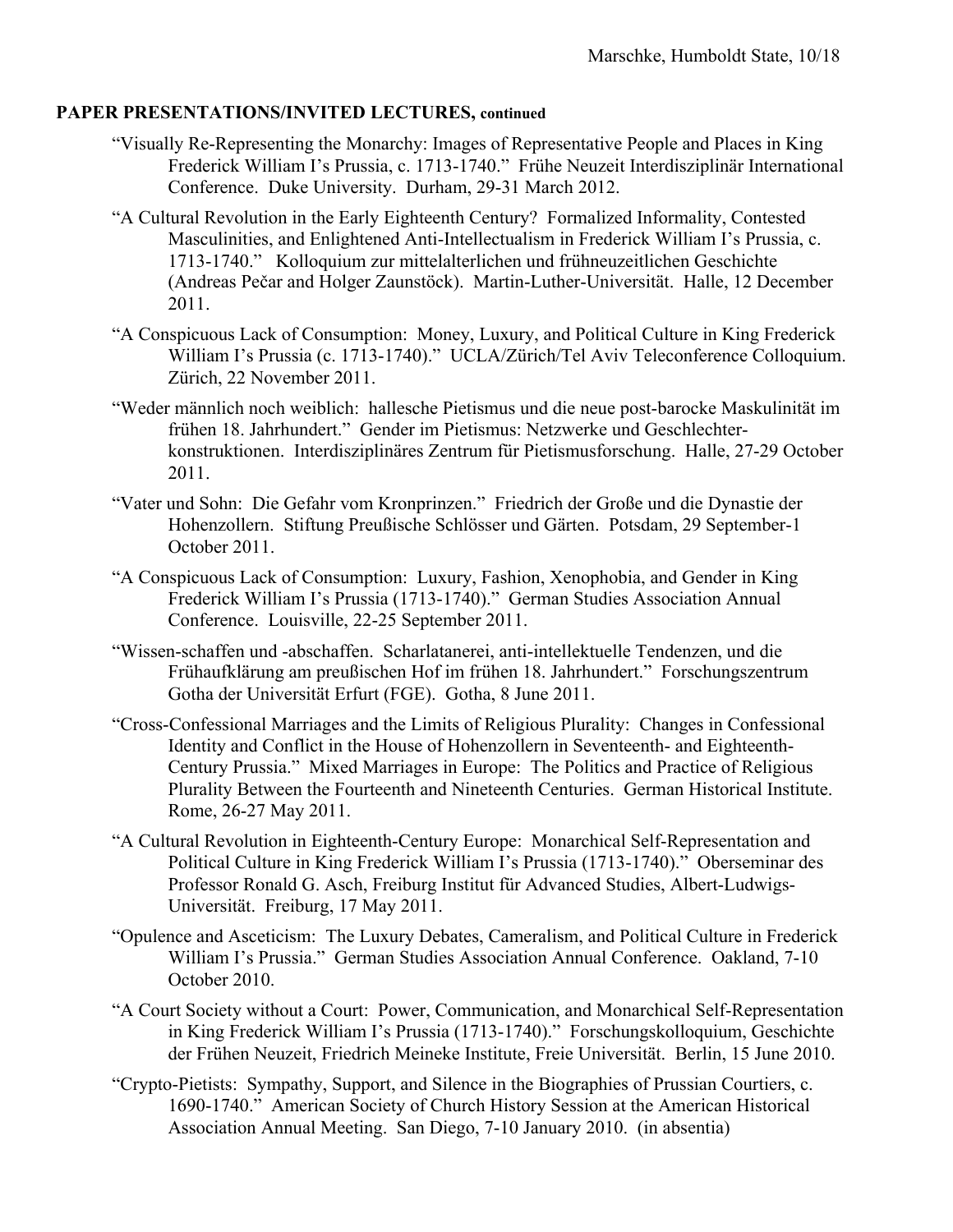- "Thrones and Altars: The Hohenzollerns' Cross-Confessional Marriages and Bi-Confessional Courts." German Studies Association Annual Conference. Alexandria, 8-11 October 2009. (conference program director)
- "Experiencing the King: Pietist Experiences, Understandings, and Explanations of the Prussian Court, 1713-1740." **Plenary Session**. Internationaler Kongress für Pietismusforschung. Halle, 30 August-2 September 2009.
- "Hard-working, Sincere, and Frugal: Changes and Continuity in Monarchy and Political Culture in the Eighteenth Century (The Case of Frederick William I of Prussia [1713-1740])." Invited Lecture. University of Oregon. Eugene, 5 May 2009.
- "Mish-Mash with the Enemy: Identity, Politics, Power, and the Threat of Forced Conversion in Frederick William I's Prussia." German Studies Association Annual Conference. St. Paul, 2-5 October 2008. (conference program coordinator)
- "Fünfzig Jahre *Preußentum und Pietismus* die Deppermann-Hinrichs-These 'Revisited'" Frühneuzeit Kolloquium, Universität Stuttgart. Stuttgart, 11 June 2008.
- "Losing Power: Reversionary Interest and Generational Crises of Authority and Control. The Case of the Hohenzollerns, from the Great Elector to Frederick the Great, 1640-1786." Frühe Neuzeit Interdisziplinär International Conference. Duke University. Durham, 27- 30 March 2008.
- "'*Le Caractère Bizarre*': Princes' Power, Aristocratic Norms, and Personal Eccentricities: The Case of Frederick William I of Prussia (1713-1740)." German Studies Association Annual Conference. San Diego, 4-7 October 2007. (conference program coordinator)
- "The Patterns of Halle Pietist Communication Networks in Friedrich Wilhelm I's Prussia." Local, Regional, and Global Constructions of Christianity: Religious Communication Networks, 1680-1830. German Historical Institute. London, 12-14 July 2007.
- "Between the Clerical Class and the Nobility: Bourgeois Halle Pietists at the Royal Prussian Court." American Historical Association Annual Meeting. Atlanta, 4-7 January 2007.
- "'Wir Halenser' The Understanding of Insiders and Outsiders among Halle Pietists in Prussia under Frederick William I (1713-1740)." Pietism and Community in Europe and North America: 1650-1850. Emory University. Atlanta, 2-4 November 2006.
- "The Russian Party, Halle Pietism, and the Philosophers: The Struggle for the Heart and Mind of Friedrich Wilhelm I of Prussia." German Studies Association Annual Conference. Pittsburgh, 28 September-1 October 2006.
- "Eitelkeit, Rüpelhaftigkeit, Frömmigkeit: Die wechselnde Atmosphäre beim preußischen Hof unter Friedrich Wilhelm I." Religion und Politik in der Neuzeit Kolloquium, Westfälische Wilhelms-Universität. Münster, 11 July 2006.
- "'Lutheran Jesuits': The Halle Pietist Faction at the Court of Friedrich Wilhelm I of Prussia." American Society of Church History Session at the American Historical Association Annual Meeting. Philadelphia, 5-8 January 2006.
- "Insult and Ridicule: Extraordinary Avenues of Communication and Power at the Court of Friedrich Wilhelm I of Prussia." German Studies Association Annual Conference. Milwaukee, 29 September-2 October 2005.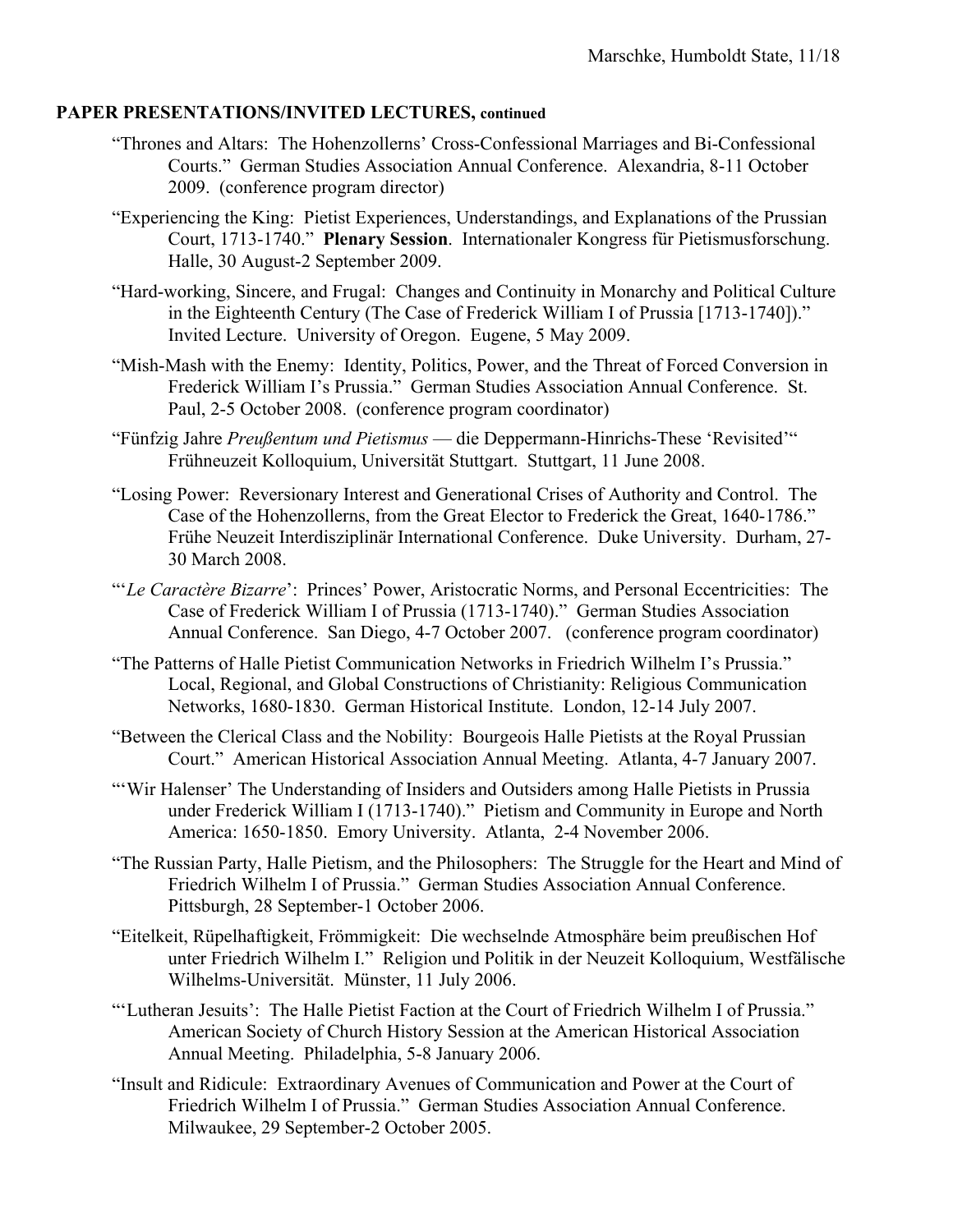- "'Von dem am Königl. Preußischen Hofe abgeschafften *Ceremoniel*': Monarchical Representation and Court Ceremony in Frederick William I's Prussia." Frühe Neuzeit Interdisziplinär International Conference. Duke University, Durham, 7-10 April 2005.
- "Resistance and Hegemony: Pietism versus the State in the Prussian Army Chaplaincy." Pietism in Two Worlds: Transmissions of Dissent Conference. Emory University, Atlanta, 4-6 March 2004.
- "Pietists Interpreting Catastrophe in Absolutist Prussia: The Meanings of the Explosion of the Gunpowder Tower in Berlin, 12 August 1720." International Society of Eighteenth-Century Studies 2003 Congress. UCLA, 3-10 August 2003.
- "Seventeenth- and Eighteenth-Century Lutheran Pietism as an Early Modern Global Social Movement." Global Social Movements in a Historical Perspective, Spring Conference of the World History Workshop Multi-Campus Research Group. University of California, Santa Cruz, 26-27 April 2003.
- "A Court Society without a Court: The Channels of Power and Communication surrounding Prussian King Friedrich Wilhelm I." University of California Colloquium for Early Modern Central European History. Clark Library, Los Angeles, 1-2 March 2003.
- "Vom Feldpredigerwesen zum Militärkirchenwesen: Die Erweiterung und Institutionalisierung der Militärseelsorge Preußens im frühen 18. Jahrhundert." Militär und Religiosität in der Frühen Neuzeit Tagung. Max Planck Institut für Geschichte, Göttingen, 24-25 May 2002.
- "Patrons, Brokers, and Chaplains: Patronage in the Military Church in Early Eighteenth-Century Prussia." UCLA European History and Culture Colloquium. UCLA, 7 March 2002.
- "Die Lebenswelt der Feldprediger in der preußischen Armee." "Geistliche Lebenswelten" Tagung, Arbeitskreis für Wirtschafts- und Sozialgeschichte Schleswig-Holsteins. Landvolkhochschule auf dem Koppelsberg (Plön), 15-17 June 2001.
- "Another Look at Absolutism: Prussia and the Modernization of Politics." University of California, Riverside, History Colloquium. Riverside, 21 May 2001.
- "A Day in the Life of an Army Chaplain: Alltagsgeschichte of the Chaplaincy in Early Eighteenth-Century Prussia." University of California Colloquium for Early Modern Central European History. Berkeley, 27-29 April 2001.
- "Vom Feldpredigerwesen zum Militärkirchenwesen: The Institutionalization of the Chaplaincy in Brandenburg-Prussia under Friedrich Wilhelm I, 1713-1740." Frühe Neuzeit Interdisziplinär International Conference. Carnegie Melon University, Pittsburgh, 19-22 April 2001.
- "'Unsere Parthey': Factionalism and the Chaplaincy in Friedrich Wilhelm I's Prussia." German Historical Institute Young Scholars Forum: Gender, Power, Religion: Forces in Cultural History. German Historical Institute, Washington, D.C., 29 March–1 April 2001.
- "Attempts at Social Control in Early Modern Germany: The Development of the Chaplaincy in Early Eighteenth-Century Brandenburg-Prussia." UCLA European History and Culture Colloquium. UCLA, 26 October 2000.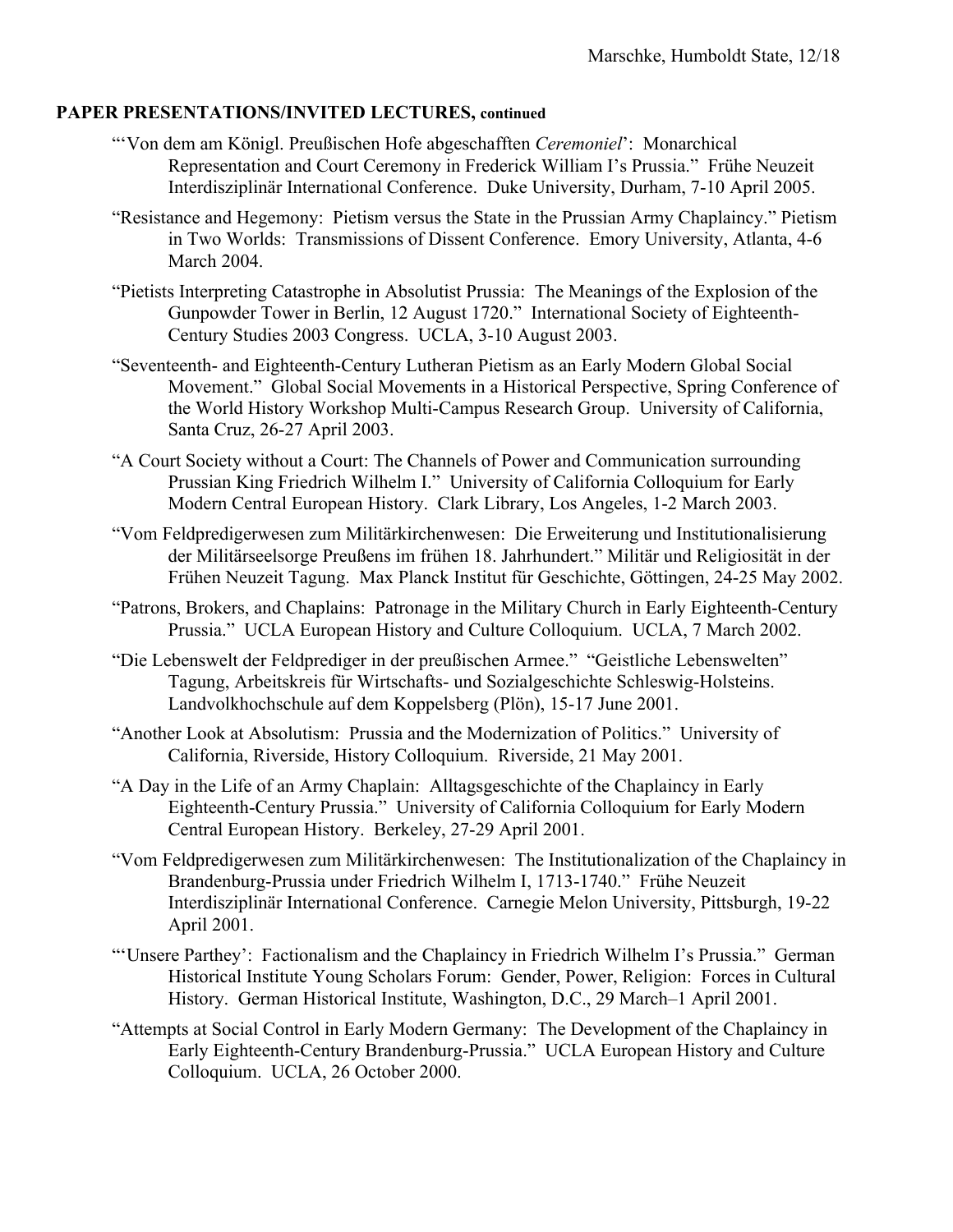- "Attempting to Impose Social Control in Early Modern Germany: Johann Christian Bußholdt, Chaplain in the Prussian Army, 1725-29." German Studies Association Annual Conference. Houston, 5-8 October 2000.
- "Die Entwicklung des Feldpredigerwesens im frühen 18. Jahrhundert Brandenburg-Preußen." Oberseminar des Professor Heinz Schilling, Humboldt Universität. Berlin, 21 July 2000.
- "Die Entwicklung des Feldpredigerwesens im frühen 18. Jahrhundert Brandenburg-Preußen." Doktorandkolloquium des Interdisziplinären Zentrums für Pietismusforschung der Martin-Luther Universität Halle-Wittenberg in Verbindung mit den Franckeschen Stiftungen zu Halle. Franckesche Stiftungen, Halle, 6-8 July 2000.
- "The Chaplaincy in Early Eighteenth-Century Brandenburg-Prussia." Das Examens- und Doktorandenkolloquium des Professor Hans Medick, Max Planck Institut für Geschichte, Göttingen. Augustinerkloster, Erfurt, 3-4 December 1999.
- "The Chaplaincy in Early Eighteenth-Century Brandenburg-Prussia." University of California Colloquium for Early Modern Central European History. Clark Library, Los Angeles, 24- 25 April 1999.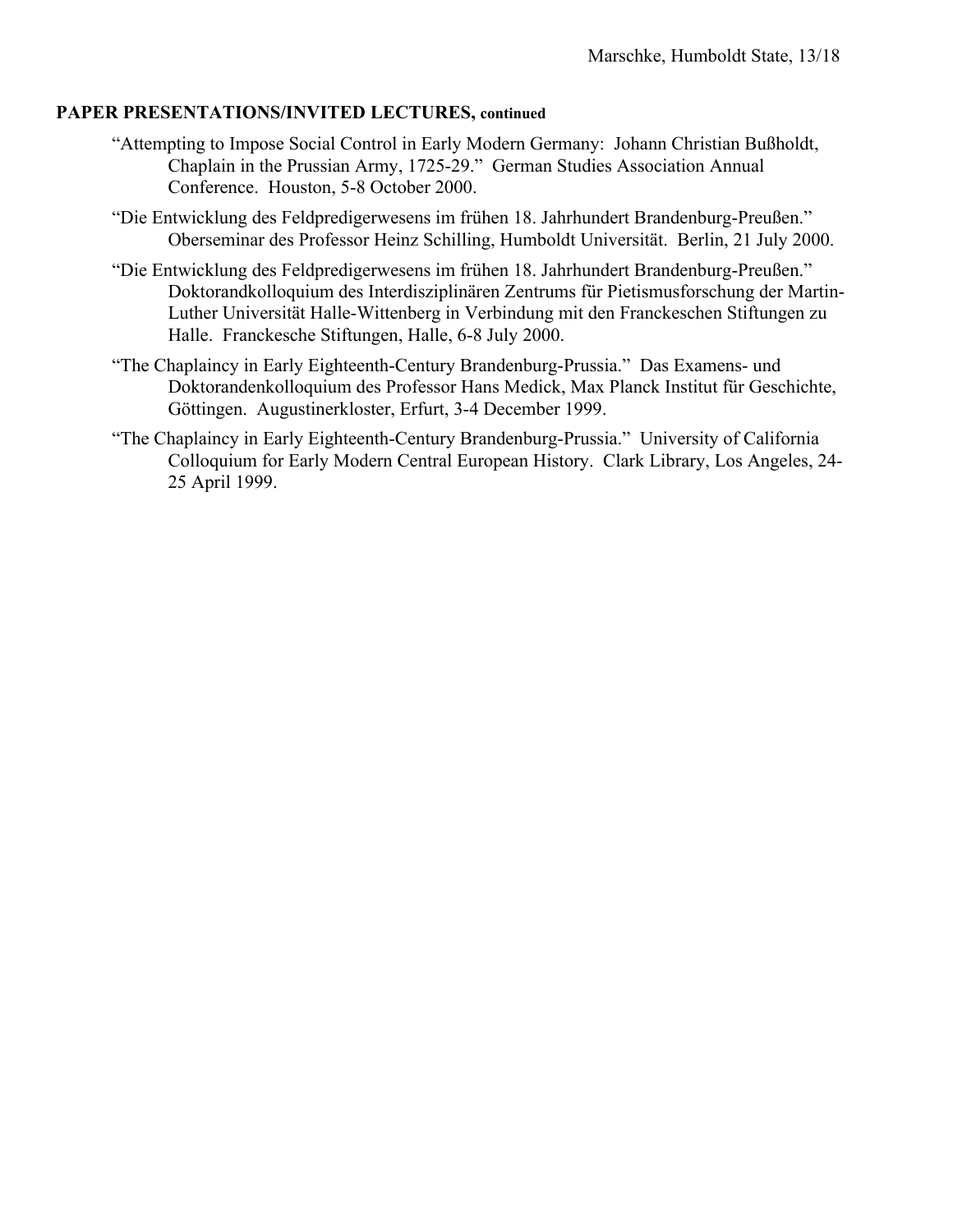#### **TEACHING EXPERIENCE**

#### **Humboldt State University (HSU), Assistant/Associate Professor, Fall 2006-Present:**

- History 104: Western Civilization to 1600.
- History 105: Western Civilization since 1600.
- History 210: Historical Methods.
- History 300: The Era of World War I.
- History 301: The Era of World War II.
- History 312: World History since the Enlightenment.
- History 342: Early Modern Europe/Musketeers, Witches, and Kings.
- History 343: The French Revolution and Napoleon.
- History 348: Modern Germany.
- History 392: Special Topic: Drinking and Drunkenness in the Atlantic World, to 1800.
- History 392: Special Topic: History of Science from Renaissance to Alexander von Humboldt
- History 397: Student History Conference.
- History 490: Senior Seminar in History.

#### **Universität Oldenburg, Vertretender Professor, Summer Semester 2016:**

- 4.02.113 Kolloquium zur Geschichte der Frühen Neuzeit.
- 4.02.036 Pietismus, Aufklärung und Bildung.
- 4.02.037 Education and Pietism in the Eighteenth-Century Atlantic World.

## **Montana State University - Billings (MSU-B), University Lecturer, Fall 2004-Spring 2006:**

- History 104: World Civilization to 1500.
- History 105: World Civilization since 1500.
- History 107: Honors Western Civilization since 1648.
- History 337: Reformation Europe, 1517-1648.
- History 338: Baroque, Absolutist, Enlightenment, and Revolutionary Europe, 1648-1815.
- History 342: Europe, 1914-1945.
- History 343: The World since 1945.
- History 400: Historical Methodology: The French Revolution and Napoleon.
- History 445: Everyday Life and Popular Culture in Early Modern Europe.
- History 447: The Holocaust.
- History 448: War and Diplomacy in Europe, 1648-1945.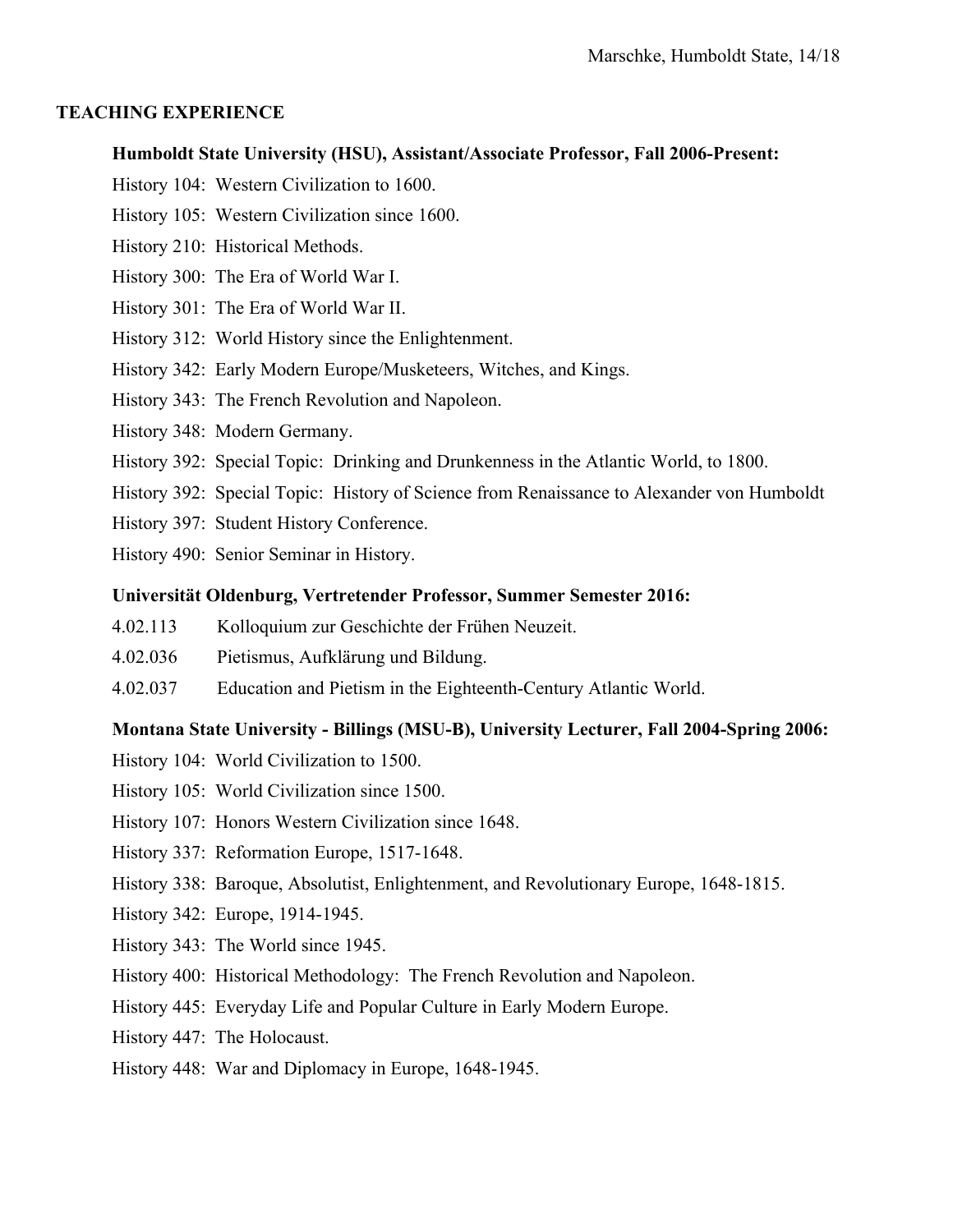## **TEACHING EXPERIENCE, continued**

# **UCLA, Lecturer, Winter 2004:**

History 127B: War and Diplomacy in Europe, 1815-1945.

# **Loyola Marymount University, Lecturer, Fall 2003-Spring 2004:**

History 100: Foundations of Western Civilization to 1500.

History 101: Western Traditions 1500-Present.

# **East Los Angeles College, Lecturer, Spring 2003-Spring 2004:**

History 1: Introduction to Western Civilization I, to 1660.

History 2: Introduction to Western Civilization II, 1400-Present.

History 7: The World's Great Religions.

# **UCLA, Teaching Fellow, Winter-Spring 2003:**

History 99: Everyday Life and Popular Culture in Early Modern Europe.

History 99: The Absolute State: Politics, Religion, Culture, and State-Building.

# **Los Angeles Valley College, Lecturer, Fall 2002:**

History 2: Introduction to Western Civilization II, 1400-Present.

### **UCLA, Teaching Assistant/Associate, Winter 1999-Winter 2002:**

History 1A: Western Civilization to 800AD.

History 1A: Western Civilization to 800AD.

- History 1B: Western Civilization 800-1715.
- History 1C: Western Civilization 1715-Present.
- History 2C: Mystics, Heretics, and Witches: Religion, Magic, and Science, 1000-1600.
- History 4: Introduction to the History of Religions.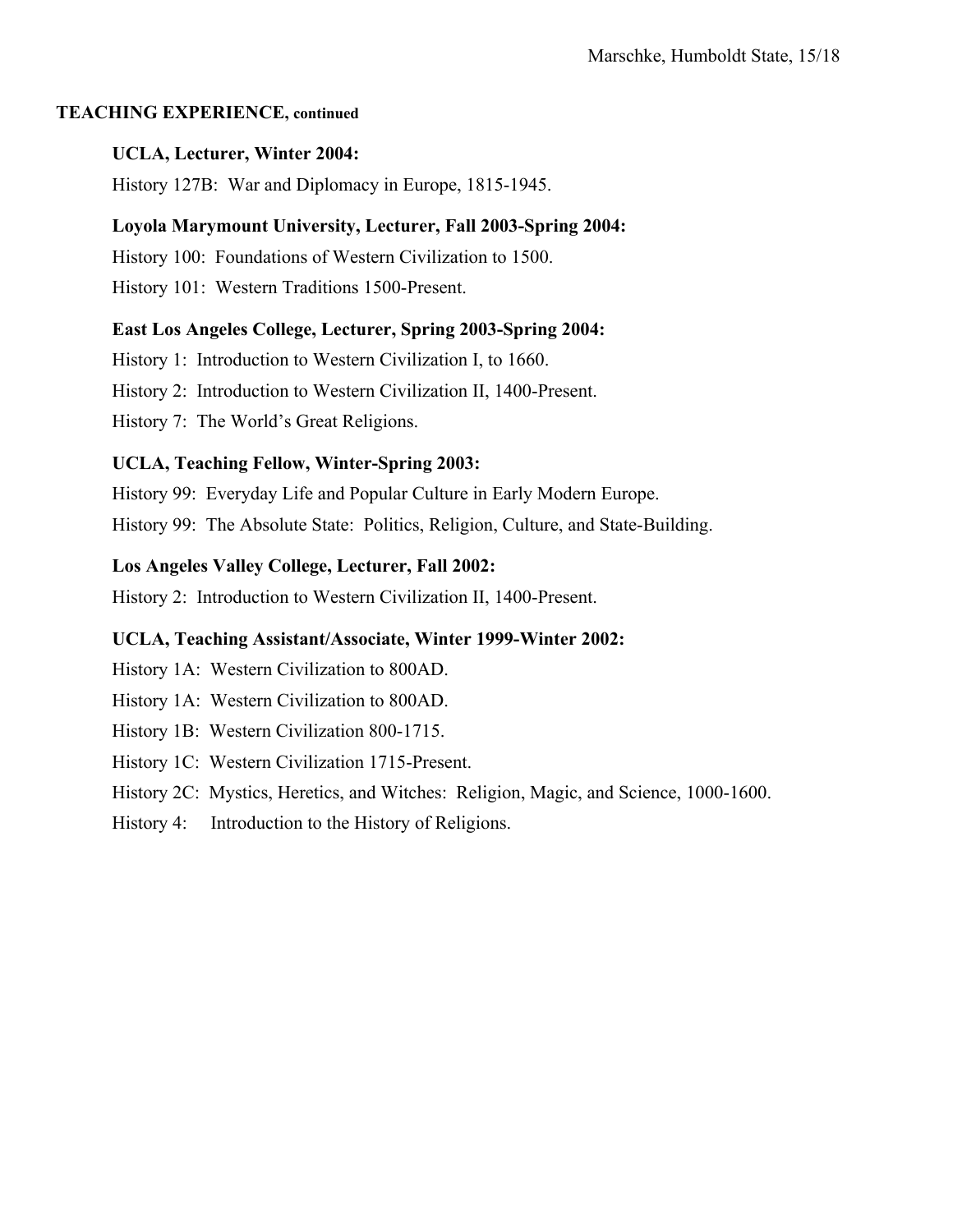# **SERVICE**

# **Central European History Society (CEHS)**

Executive Director, 2016-21. Executive Secretary-Treasurer, 2013-16.

# *German Studies Review* **(***GSR***)** Editorial Board, 2022-25.

# **German Studies Association (GSA)**

Executive Board, 2019-2021. Finance Committee, 2020-21. Conference Program Committee, Director, 2009, 2017, 2018. Conference Program Committee, Coordinator for Pre-1800 Panels, 2007, 2008. Book Prize Committee, 2013; Chair, 2021. "Future of the GSA" Committee, 2013. Nominating Committee, 2010.

# **German Historical Institute (GHI), Washington D.C.**

Fritz Stern Dissertation Prize Selection Committee, 2011.

# **German Academic Exchange Service (DAAD)**

Research Ambassador, 2011-Present.

### **Referee:**

Deutsche Forschungsgemeinschaft/German Research Foundation (DFG), 2018, 2020. American Academy in Berlin, 2017, 2019. Deutscher Akademischer Austauschdienst/German Academic Exchange Service (DAAD), 2014, 2016. Herzog August Bibliothek Wolfenbüttel, 2015. Social Science and Humanities Research Council of Canada, 2012.

# **Peer-Reviewer:**

Routledge, 2021 *Journal of Religious History*, 2021. University of Virginia Press, 2019. Bloomsbury Publishing, "German History in Focus" book series editorial board, 2018-present. West Virginia University Press, 2018. *Central European History*, 2017. *Church History*, 2017. *Eighteenth-Century Studies*, 2016. *German History*, 2015. *Modern Intellectual History*, 2012.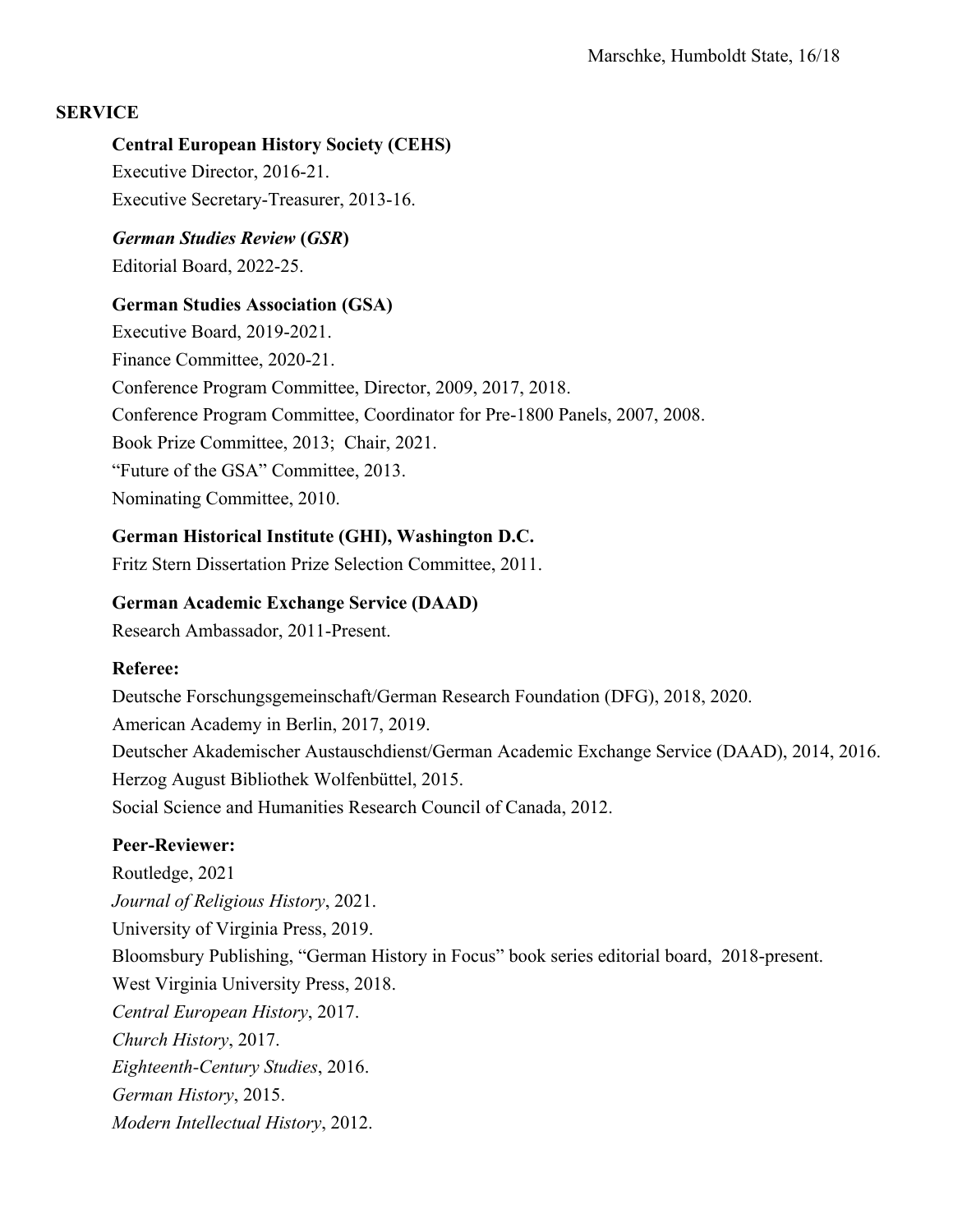#### **SERVICE, continued**

#### **Humboldt State University (HSU)**

- Faculty Personnel (Retention, Tenure, Promotion) Committee, 2016-2018, Fall 2020, 2021-2023.
- Committee on Faculty RTP Criteria and Standards, 2017-2021; Chair, 2013-15.
- Professional Leave (Sabbatical) Committee, 2010, 2012-14, 2018-19.
- Integrated Curriculum Committee, Fall 2018.
- Academic Policies Committee, Spring 2012-Spring 2015; Chair, Spring 2012-Spring 2013.
- Course Scheduling Task Force, 2012-14.
- Senate, Third Officer, Spring 2012-Spring 2013.
- Diversity and Inclusion Faculty Learning Community, Fall 2014.
- Constitution and Bylaws Committee, Spring 2012-Spring 2013.
- Faculty Affairs Committee, Fall 2010.
- College of Arts, Humanities and Social Sciences, Planning Committee for Research, Scholarship and Creative Activities, Spring 2012-Spring 2014.
- College of Arts, Humanities, and Social Sciences, "Area D" (Social Sciences) General Education Assessment Committee, History Representative, Fall 2006-Fall 2010.
- College of Arts, Humanities, and Social Sciences, Departmental Assessment Committee, History Liaison, Spring 2007-Fall 2010.

Department of Kinesiology and Recreation Administration, Department Chair, Fall 2018.

- Department of History, Department Chair, 2013-2015.
- Department of Religious Studies, Faculty Personnel Committee, Chair, 2018-19.
- International Studies Personnel Committee, 2020-2021.
- International Studies Faculty Steering Committee, Fall 2013-Present.
- Department of Geography, Search Committee, Spring 2014.
- Department of History, Faculty Personnel Committee, Chair, Fall 2010, Fall 2012.
- Department of History, Assessment Committee, Chair, Fall 2007-Fall 2010.
- Department of History, ad hoc Committee on Policies and Procedures, Spring 2008.
- Department of History, ad hoc Committee on Rank, Tenure, and Promotion Standards and Procedures, 2007-08.